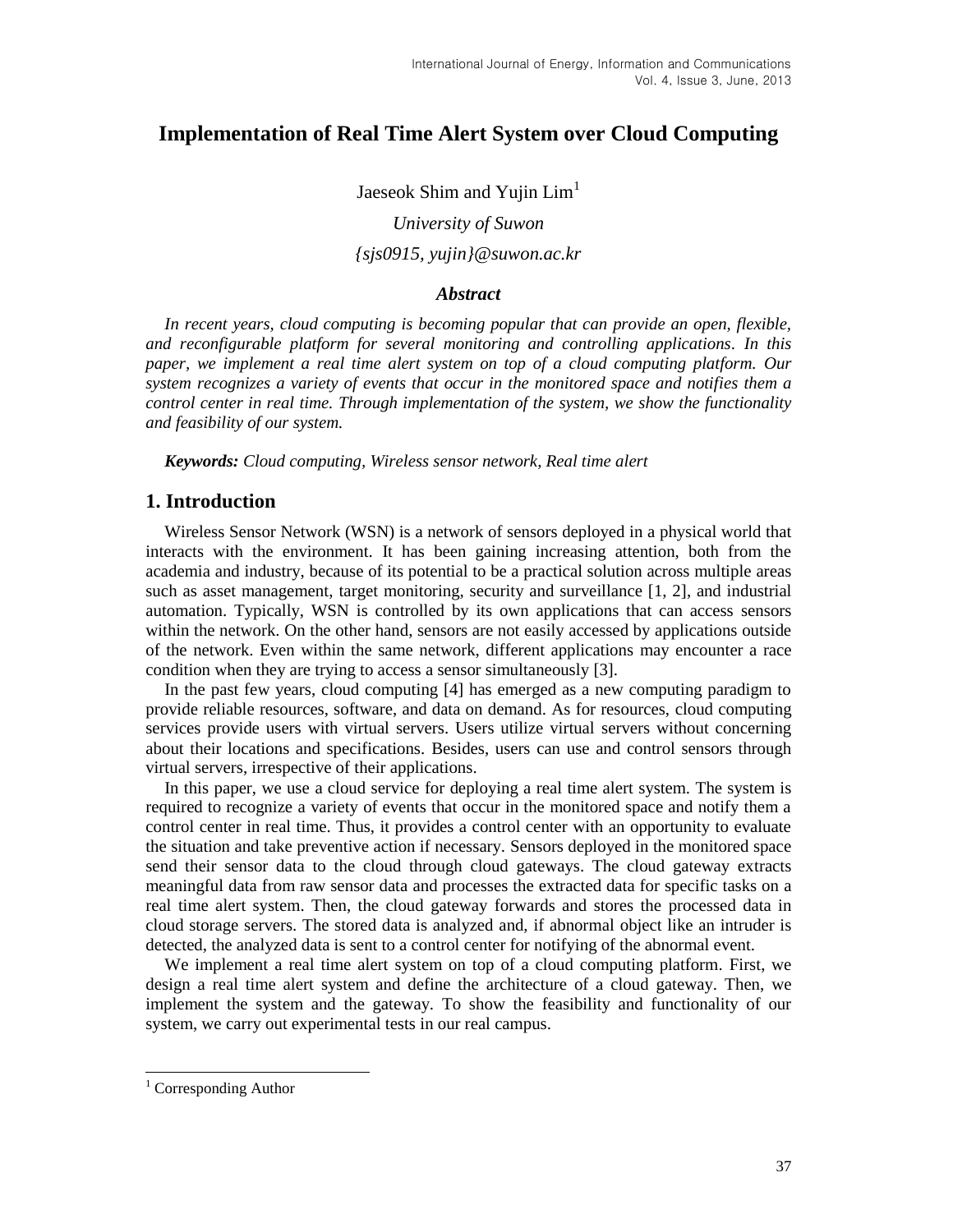The remaining paper is organized as follows. We introduce the related works in Section 2. In Section 3, we design our real time alert system and define the architecture of a cloud gateway. In Section 4, we implement our system in our campus and show the performance of the system. Finally, the conclusion remarks are given in Section 5.

## **2. Related Work**

Cloud computing can be used that physical sensors accumulate their data and transmit all sensor data into cloud storage servers for processing and analyzing. It handles sensor data efficiently for monitoring applications. It collects and processes information from several WSNs to enable information sharing on big-scale and to collaborate the applications on the cloud among users. It enables users to easily gather, access, process, visualize, analyze, store, share, and search large number of sensor data from several types of applications by using the computational resources and storage resources of the cloud [5].

There have been a few of studies on the management of physical sensors [6]. OGC (Open Geospatial Consortium) [7] defines Sensor Modeling Language (SensorML) [8] to provide standard models and an XML encoding for physical sensors' description and measurement processes. SensorML represents the metadata for any physical sensor, such as the type of physical sensor, the location, and the accuracy. Although there are many kinds of physical sensors, no application uses all of them. Each application needs specific types of physical sensors for its requirements. A publish/subscribe mechanism [9] is used to select physical sensors. When there are multiple WSNs, each WSN publishes sensor data and metadata that describes the type of physical sensors. Each application subscribes to one or more WSNs to receive a real-time data from specific types of physical sensors. Such publish/subscribe mechanism allows each application to selects only the types of physical sensors it needs. In addition, through the cloud service, users check whether the physical sensors are available and detect physical sensors' faults for keeping the quality of the data coming from physical sensors. FIND [10] provides a method to detect physical sensors with data faults. FIND ranks physical sensors based on their sensor data as well as their physical distances from an event. FIND considers a physical sensors' fault if there is a significant mismatch between the sensor data rank and the distance rank.

Previous studies have focused on the control of various physical sensors. In this paper, we focus how to practically implement a real time alert system. For this goal, we design the architecture of the system and implement the system on top of a cloud platform. Then, we carry out experimental tests to analyze the performance of the system.

### **3. A Real Time Alert System**

We design a real time alert system on top of a cloud platform, as shown in Figure 1. The system is divided into three parts. In the first part, many sensors are deployed in the monitored space. The monitored space can be buildings, floors, or rooms. In our system, our college building in campus is the monitored space. The space is divided into 5 floors and, in each floor, there are many lecture rooms and laboratories. Considering the interior structure of our building, we deploy a number of WSNs. For each WSN, one or more sensor gateways are connected, and they collect the sensor data from sensors and forward the data to the cloud gateway. The cloud gateway receives the sensor data from sensor gateways and extracts meaningful data by applying semantic filters in order to remove meaningless data and reduce the volume of data. In our system, a semantic filter does not mean that it filters the sensor data from inaccurate, incomplete, or noisy data. It extracts the meaningful data according to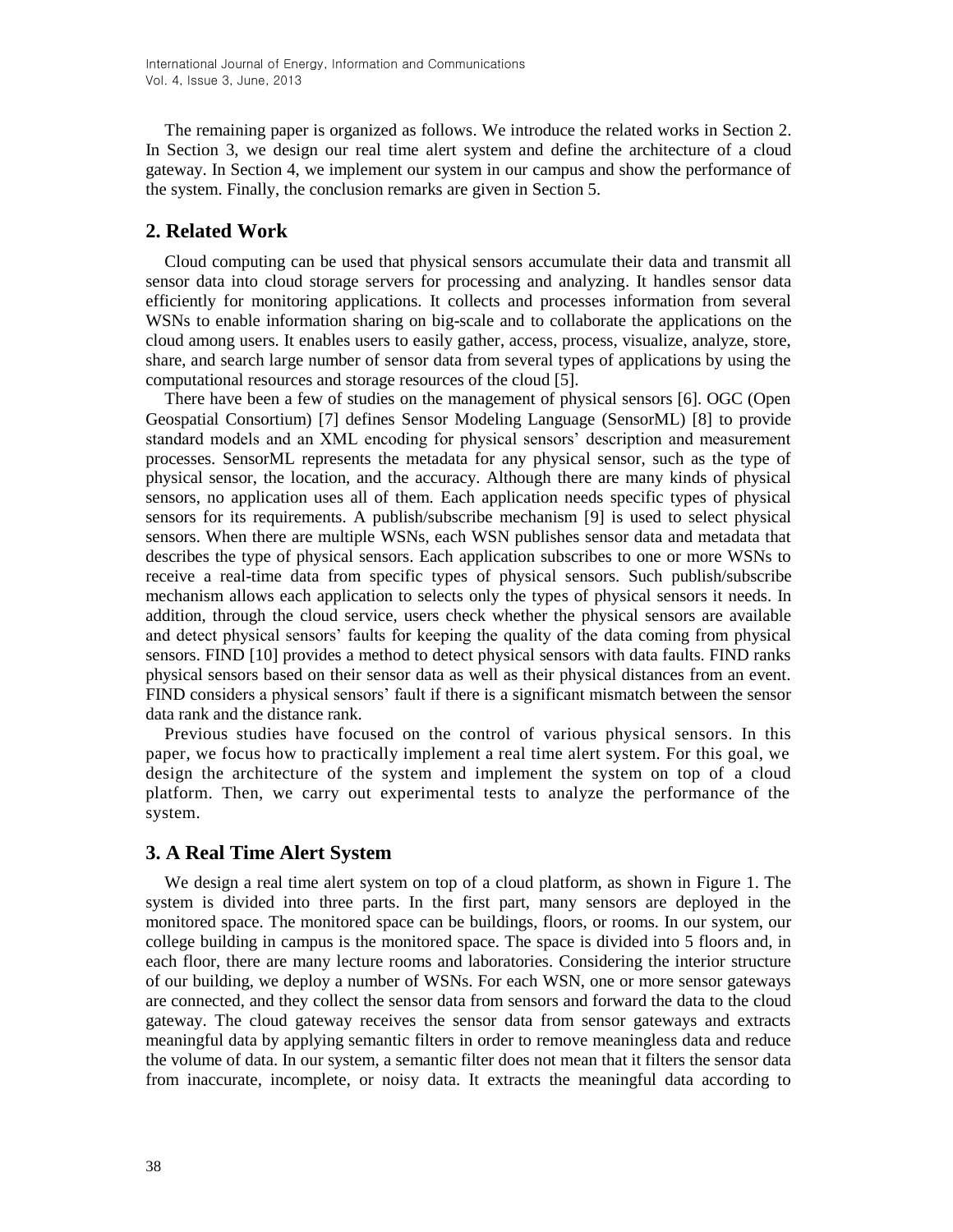specific tasks on the system. For example, the height of an intruder (*i.e.*, human) in a building is generally between 150cm and 200cm. The height of a target object is computed by using the sensor data. Then, if the height of the object is within a reasonable range, the corresponding sensor data is extracted. The extracted data is the meaningful data to the specific task for detecting of an intruder. Thus, in order to reduce the volume of data and efficiently manage cloud storages, we store the only meaningful data on cloud storages, as the second part of our system. Then, to transform the stored data into services-based structure, a control center, as the third part of our system, pulls the stored data on servers for a specific task to be processed. The processed data is accessed for situation analysis and also the environmental data is fetched for visualization.



**Figure 1. Architecture of a real time alert system**

In the designed system, we define the architecture of a cloud gateway. A cloud gateway connects the scattered WSNs and the cloud [11]. To provide efficient cloud gateway for our system, several functions need as shown in Figure 2. We divide the operating process of the cloud gateway into three steps. In the first step, when the cloud gateway receives the data, it processes heterogeneous sensor data, many of which may have their own distinct features for security and surveillance service. Then, it encodes the data in a standard data format like XML. In the second step, the gateway applies semantic filters to extract a meaningful data. In our system, a meaningful data indicates the sensor data to be measured when the detected object is a human, *i.e.*, intruder. Our filters are composed of height filter, speed filter, body heat filter, and route filter. The height filter checks whether the height of a target object is within a reasonable range, *e.g.*, between 150cm and 200cm. The speed filter checks whether the mobility speed of the target is within a reasonable range, *e.g.*, between 0.5m/sec and 2.5m/sec [12]. The body heat filter checks whether the body heat of the target is between 9.4um and 10.4um when IRS (Infrared Ray Sensor) is used. Finally, the route filter checks whether the target moves according to the building structure. In the last step, the gateway analyzes the extracted data to identify the status of detected event, such as no target is detected, target is detected, or the detected target is an intruder. The identified event is processed to convert into a cloud service specific data format if necessary. Then, the converted data is transmitted to the cloud storage servers. If the identified event needs an emergency action, the gateway notifies the event of a control center. The control center analyzes the event based on the data stored on the storage servers, and takes action if necessary.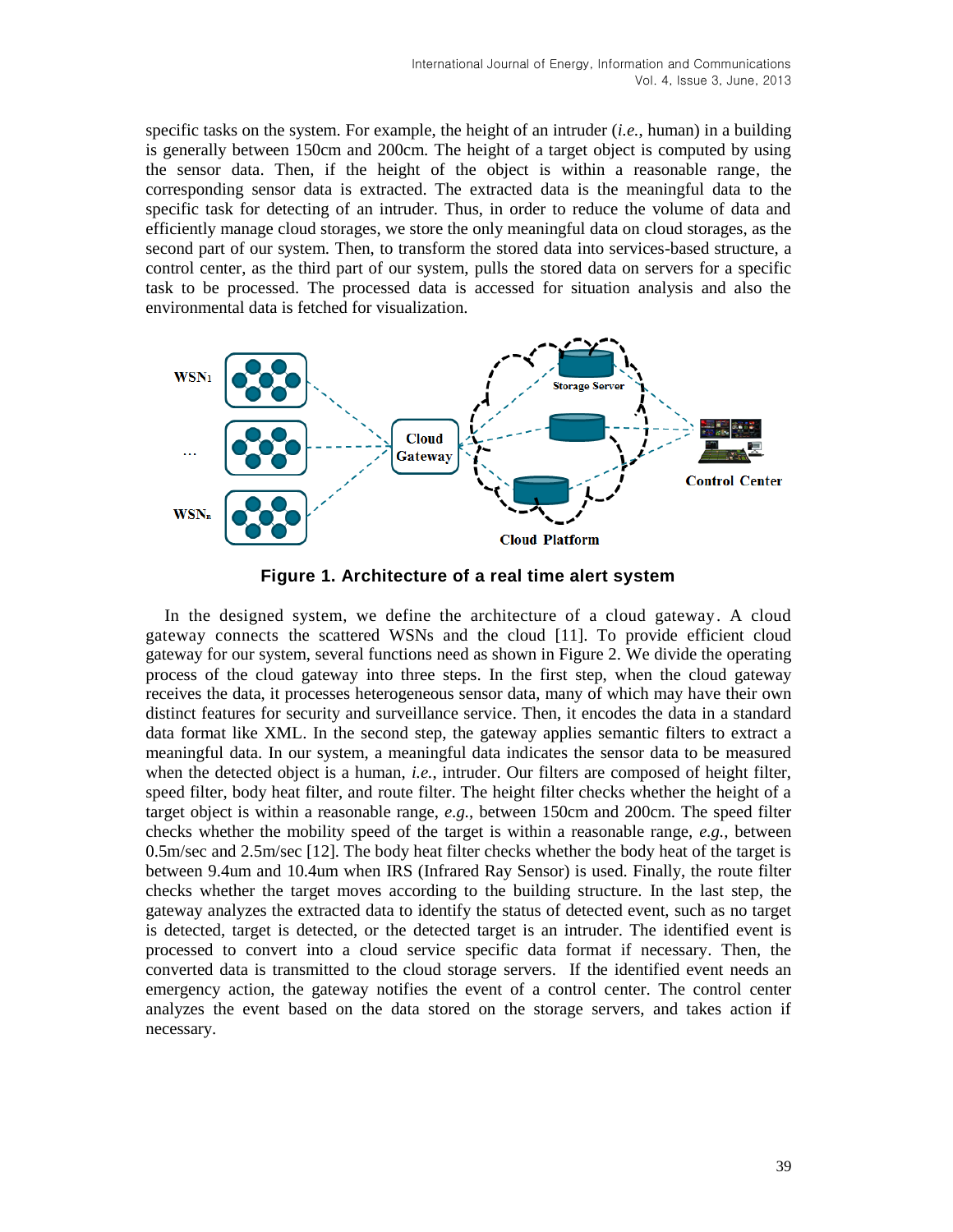International Journal of Energy, Information and Communications Vol. 4, Issue 3, June, 2013



**Figure 2. Architecture of our cloud gateway**

#### **3.1. Height filter**

In this paper, we focus on the height filter among various semantic filters in our cloud gateway. In order to estimate the height of a target object, we employ Heron's formula to calculate the area of a triangle, like a triangle with three sensor *A*, *B*, and *C* in Figure 3. We assume that sensors are deployed on a ceiling in the monitored space. The area of a triangle with three points  $A, B$ , and  $C$  (*i.e.*,  $S(A, B, C)$ ) is calculated by Heron's formula as below.

$$
S(A, B, C) = \frac{1}{4}\sqrt{(a+b+c)(-a+b+c)(a-b+c)(a+b-c)}.
$$
 (1)

We assume that the height of the target is reasonable when the distance (*i.e.*, *w*) from a ceiling to the target is between *h* and *h+∆*. It indicates that the target is an intruder. When the target object is located at  $P_0$  and the distance between a ceiling and  $P_0$  is zero,  $S(A, B, C)$  is the sum of  $S(B, C, P_0)$ ,  $S(C, A, P_0)$ , and  $S(A, B, P_0)$  as below.

$$
\sqrt{(a+b+c)(-a+b+c)(a-b+c)(a+b-c)}
$$
  
=  $\sqrt{(a+e_0+f_0)(-a+e_0+f_0)(a-e_0+f_0)(a+e_0-f_0)}$   
+  $\sqrt{(b+f_0+d_0)(-b+f_0+d_0)(b-f_0+d_0)(b+f_0-d_0)}$   
+  $\sqrt{(c+d_0+e_0)(-c+d_0+e_0)(c-d_0+e_0)(c+d_0-e_0)}$  (2)

When the target is located at  $P_h$  and the distance between a ceiling and  $P_h$  is h,  $S(A, B, C)$  is calculated by using  $d_h$ ,  $e_h$ , and  $f_h$ , instead of d, e, and f, as below.

$$
\sqrt{(a+b+c)(-a+b+c)(a-b+c)(a+b-c)}
$$
  
=  $\sqrt{(a+e_h+f_h)(-a+e_h+f_h)(a-e_h+f_h)(a+e_h-f_h) - 4a^2h^2}$   
+ $\sqrt{(b+f_h+d_h)(-b+f_h+d_h)(b-f_h+d_h)(b+f_h-d_h) - 4b^2h^2}$   
+ $\sqrt{(c+d_h+e_h)(-c+d_h+e_h)(c-d_h+e_h)(c+d_h-e_h) - 4c^2h^2}$  (3)

where  $4a^2h^2$ ,  $4b^2h^2$ , and  $4c^2h^2$  compensate for the increased area due to distance h. When the distance h is zero, (3) is the same with (2). When the target is located at  $P_{h+\Delta}$  and the distance between a ceiling and  $P_{h+\Delta}$  is  $h + \Delta$ ,  $S(A, B, C)$  is calculated by using  $d_{h+\Delta}$ ,  $e_{h+\Delta}$ , and  $f_{h+\Delta}$ , instead of d, e, and f, as below.

$$
\sqrt{(a+b+c)(-a+b+c)(a-b+c)(a+b-c)}
$$
\n(4)  
\n
$$
= \sqrt{(a+e_{h+\Delta}+f_{h+\Delta})(-a+e_{h+\Delta}+f_{h+\Delta})(a-e_{h+\Delta}+f_{h+\Delta})(a+e_{h+\Delta}-f_{h+\Delta})-4a^2h^2-4a^2\Delta^2-8a^2h\Delta^2}
$$
\n
$$
+\sqrt{(b+f_{h+\Delta}+d_{h+\Delta})(-b+f_{h+\Delta}+d_{h+\Delta})(b-f_{h+\Delta}+d_{h+\Delta})(b+f_{h+\Delta}-d_{h+\Delta})-4b^2h^2-4b^2\Delta^2-8b^2h\Delta}
$$
\n
$$
+\sqrt{(c+d_{h+\Delta}+e_{h+\Delta})(-c+d_{h+\Delta}+e_{h+\Delta})(c-d_{h+\Delta}+e_{h+\Delta})(c+d_{h+\Delta}-e_{h+\Delta})-4c^2h^2-4c^2\Delta^2-8c^2h\Delta}
$$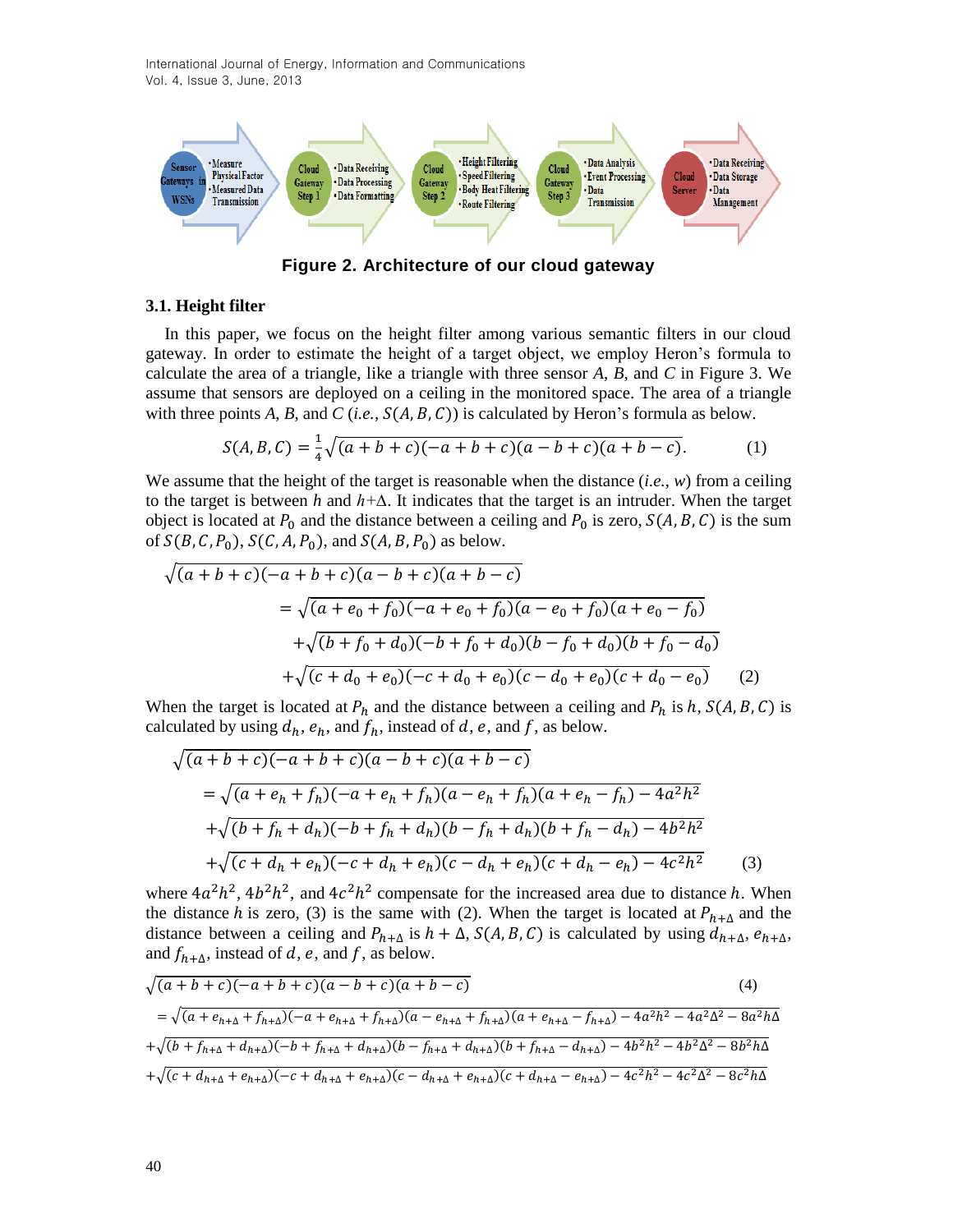where  $4a^2h^2 + 4a^2\Delta^2 + 8a^2h\Delta$ ,  $4b^2h^2 + 4b^2\Delta^2 + 8b^2h\Delta$ , and  $4c^2h^2 + 4c^2\Delta^2 + 8c^2$ compensate for the increased area due to distance  $h + \Delta$ . When the distance  $h + \Delta$  is zero, (4) is the same with  $(2)$ . Thus, by using the relationship in  $(3)$  and  $(4)$ , we can estimate the height of a target object and determine whether the target is a human.



**Figure 3. Concept of our height filter**

## **4. Implementation of a Real Time Alert System**

In order to show functionality and feasibility of our system, we have implemented a real time alert system. We have employed cloud-serving systems, such as Hadoop [13] and HBase [14]. Hadoop Distributed File System (HDFS) acts as the primary storage of Hadoop. HBase is a distributed column-oriented database built on top of HDFS based on the common computer cluster. In this paper, the system is implemented on Hbase 0.94.2 and Hadoop 2.0.0 using Java 1.6.0 with ssh to remotely manage Hadoop daemon. We configure our system on 4 PCs, as shown in Figure 4. All sensors are implemented on the mote modules [15] equipped with DMS (Distance Measuring Sensor) and PIR (Passive Infra-Red). The communication between sensors is based on IEEE 802.15.4 standard. We deploy four sensors on a ceiling in each room of our college building.



**Figure 4. Implemented system in a distributed environment**

On top of the cloud platform, we design database schema to store sensor data which is sent from our cloud gateway, as shown in Figure 5. For each sensor, sensor ID is assigned. Sensor ID is composed of affiliation ID, building ID, room ID which the corresponding sensor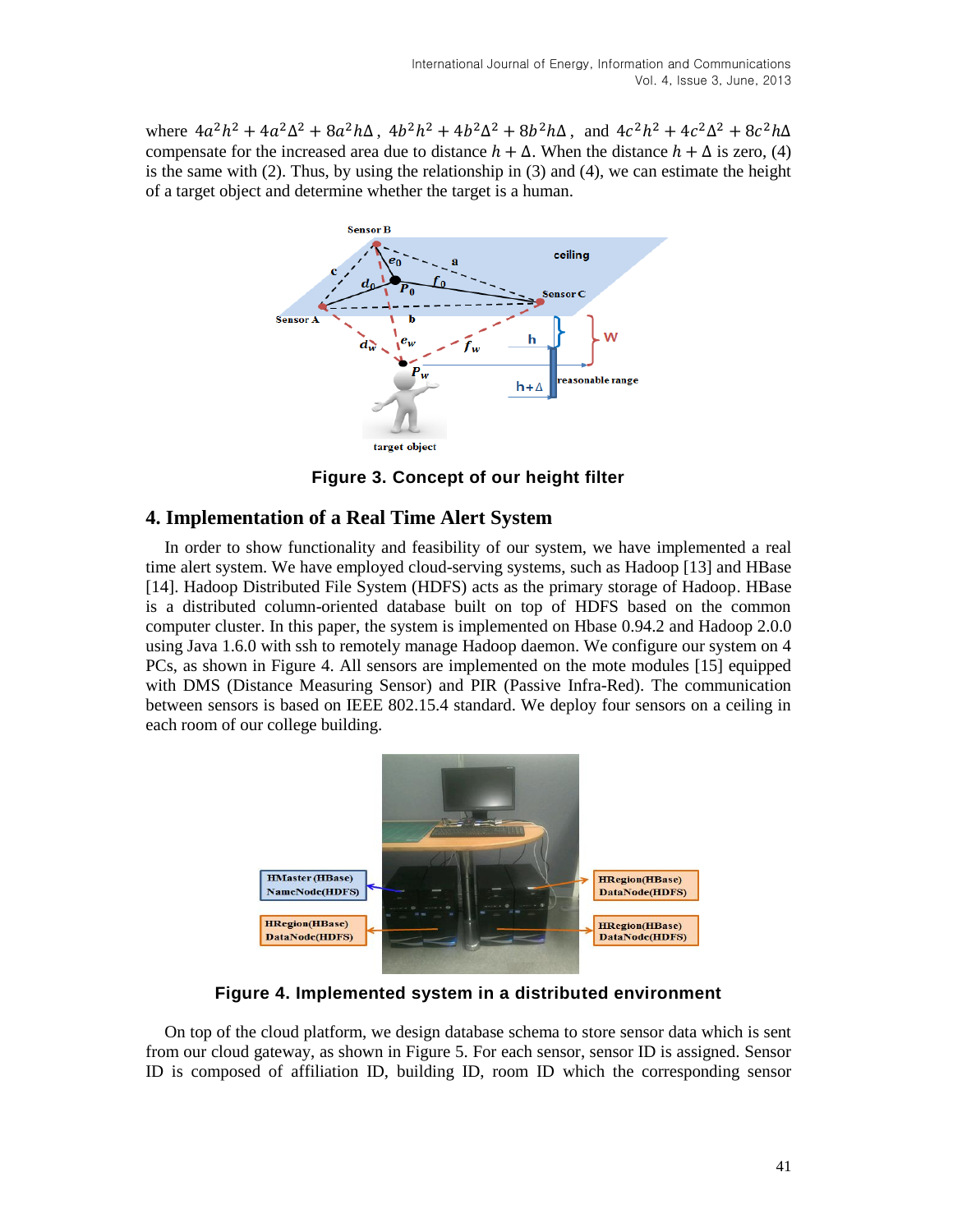belongs, and sequence number. In the figure, 1010010501 is the sensor ID. In the ID, the first two digits refer affiliation ID, the next two digits refer building ID, the next four digits are room ID, and the last two digits are the sequence number. In HBase, columns are grouped into column families. Our schema has four column families: INFORMATION, MEASURE, STATUS, and EVENT. INFORMATION column family is mainly composed of a type of the sensor, the geographic coordinates of the sensor, and measurement range. We have used two types of sensors such as DMS and PIR. In MEASURE column family, five measured sensor data are recorded at each time period. STATUS column family indicates the operating state of the sensor, *i.e.*, SLEEP, IDLE, RECEIVE, or TRANSMIT. EVENT column family indicates the monitoring status, *i.e.*, target is not detected (the value of the column is "GREEN") or target is detected (the value of the column is "RED"). The stored data on HBase can be accessed for situation analysis by a control center.

In order to process the data for situation analysis, a control center uses our web interface implemented using Java. The control center pulls the data to be stored according to the designed schema on servers, through the web interface as shown in Figure 6 and 7. Thus, the control center manages and views the current running state of our real time alert system. In Figure 6, buttons in the left side indicates the monitored space within our college building, such as room IT105, IT205, IT309, and IT502. When one of buttons is selected, "SENSOR" window shows a list of sensors to be deployed in the selected room. In the figure, the window shows the list of sensors deployed in room IT105. "STATUS" window graphically shows the status of each sensor, such as SLEEP, IDLE, RECEIVE, or TRANSMIT. When we select a specific sensor, *e.g.*, "105-1" in Figure 6, we can see Figure 7. It shows the coordinates of the sensor and the type of sensor. In the upper window of the figure, the measured data are recorded at each time period. At each time period, the sensor measures five times, such as Sample1, Sample2, Sample3, Sample4, and Sample5. The lower window of the figure indicates the status of the sensor.

| Table         | Row        | <b>Column Family</b> | Column              | Value           |
|---------------|------------|----------------------|---------------------|-----------------|
|               | 1010010501 | <b>INFORMATION</b>   | <b>AFFILIATION</b>  | <b>USW</b>      |
| <b>SENSOR</b> |            |                      | <b>BUILDING</b>     | IT              |
|               |            |                      | <b>AREA NUMBER</b>  | 105             |
|               |            |                      | <b>SENSOR GROUP</b> |                 |
|               |            |                      | <b>SENSOR TYPE</b>  | <b>PIR</b>      |
|               |            |                      | <b>MAX RANGE</b>    | 20              |
|               |            |                      | <b>MIN RANGE</b>    | $\theta$        |
|               |            |                      | PATH DEPTH          | 5               |
|               |            |                      | X LOCATION          | 130             |
|               |            |                      | Y LOCATION          | 150             |
|               |            |                      | Z LOCATION          | 390             |
|               |            | <b>MEASURE</b>       |                     | 10              |
|               |            |                      | .                   |                 |
|               |            | <b>STATUS</b>        |                     | <b>TRANSMIT</b> |
|               |            |                      | .                   | .               |
|               |            | <b>EVENT</b>         |                     | <b>GREEN</b>    |
|               |            |                      | .                   | .               |

|  | Figure 5. Designed database schema |  |  |
|--|------------------------------------|--|--|
|--|------------------------------------|--|--|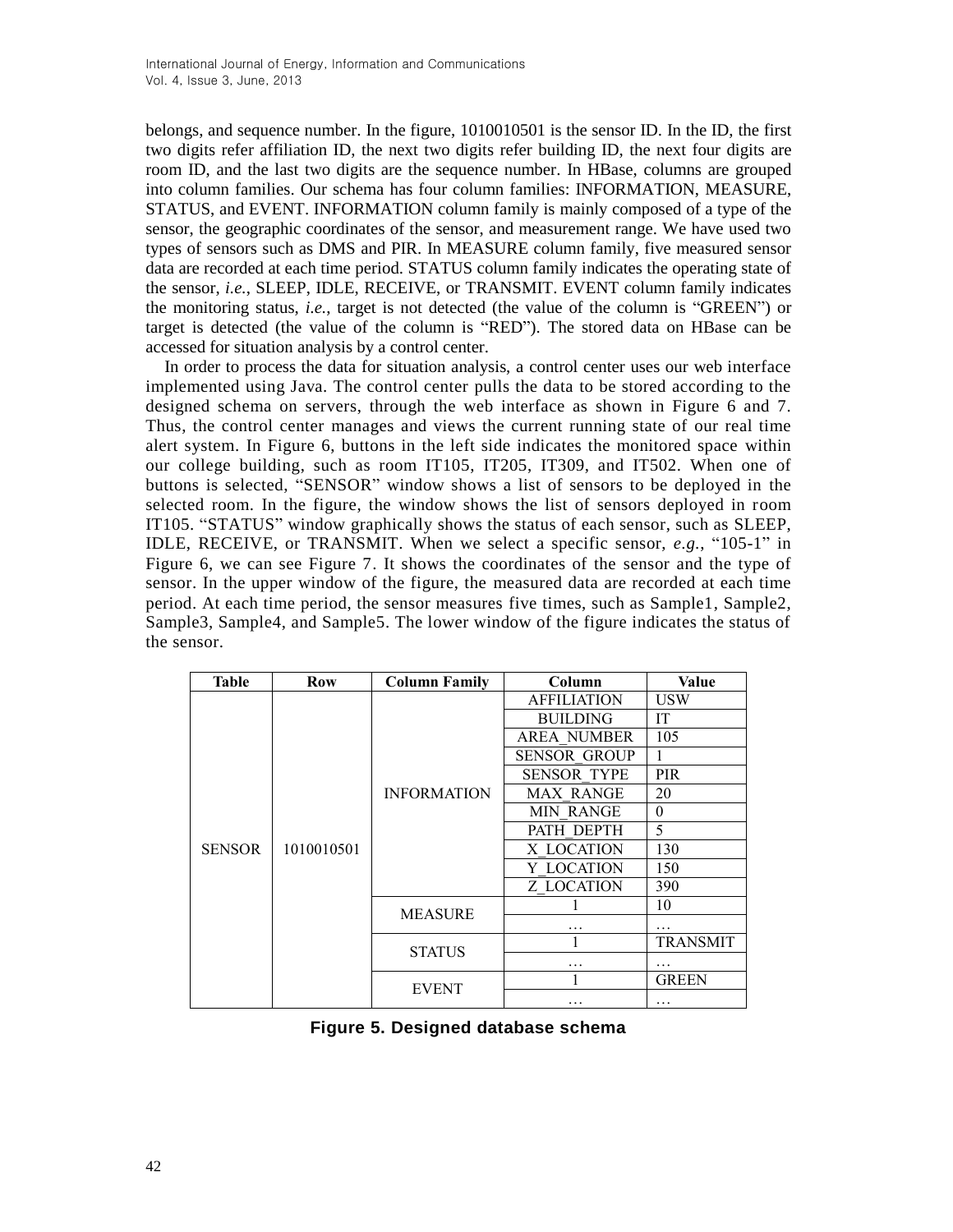International Journal of Energy, Information and Communications Vol. 4, Issue 3, June, 2013



**Figure 6. The web interface to access the sensors' information**



**Figure 7. The web interface to access the measured data**

# **5. Conclusion**

In this paper, we have designed and implemented a real time alert system on top of the cloud infrastructure. First, we design the architecture of the system. In the designed system, in order to efficiently gather the sensor data from WSNs and store the data on cloud storage servers, we group the functionalities of the cloud gateway and define the architecture of the gateway. Then, we implement the cloud gateway and real time alert system on top of Hadoop cloud-serving platform. Through the implementation, we show the functionality and feasibility of our system.

## **Acknowledgements**

This research was supported by Basic Science Research Program through the National Research Foundation of Korea (NRF) funded by the Ministry of Education, Science and Technology (2012-0007877)

# **References**

[1] G. Simon, M. Maróti, A. Lédeczi, G. Balogh, A. Nádas, G. Pap, J. Sallai and K. Frampton, "Sensor Networkbased Countersniper System", Proceedings of the ACM 2nd International Conference on Embedded Networked Sensor Systems, **(2004)** November 3-5; Baltimore, USA.